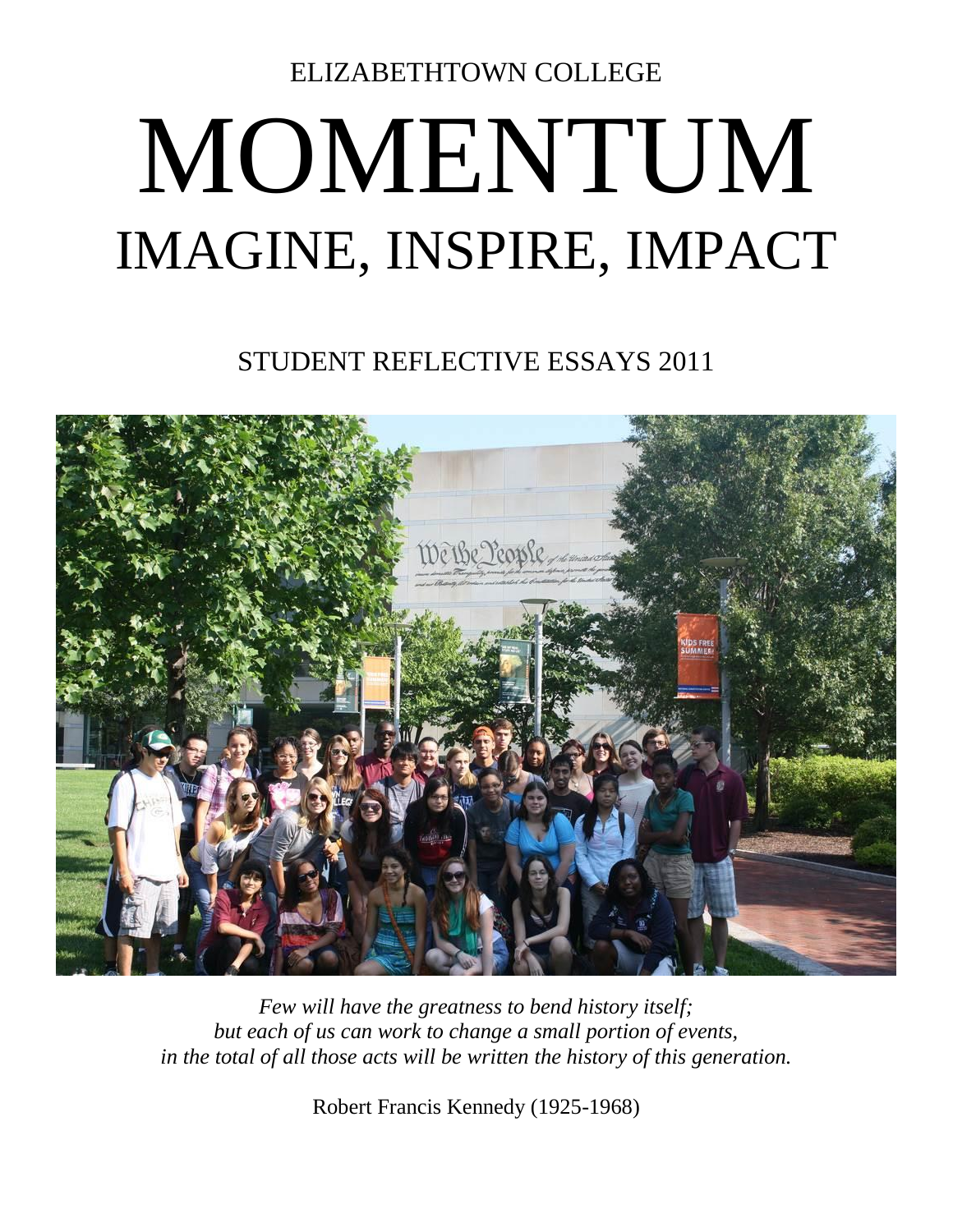I thought the Momentum program was an excellent way to introduce us to both the liberal arts and the college experience. I am majoring in secondary education: social studies, and did not really consider taking classes in subjects outside of my major until the Momentum program. Subjects like anthropology and philosophy made me realize there is more that interests me other than history. My favorite session was the writing class. This is mainly because I have a high interest in poetry and it was overall an interesting and engaging session. I strongly believe Momentum should continue on every year because it lets us get used to living on campus, prepares us for the hectic year we all will most likely have, and it connected this group in a way that most likely would not have happened without Momentum. Major highlights throughout the program were the trips to Philly and Mt. Gretna, dinner with the president, and meeting the faculty. Overall I do not regret joining Momentum at all I actually believe it was an amazing experience.

### *Brendon Zapata: Bethlehem, Pennsylvania*

I expected Momentum to be a relaxing week with a few tours here and there. I quickly realized how badly I judged the program. The week was full of learning experiences and personal bonding. I am extremely grateful for being allowed to move in a week early and avoid the rush of incoming freshmen. The days were extremely rewarding. The greatest thing I am thankful for is the family bond that has formed between us. When we walk into the cafeteria or any other place on campus, we immediately know that we are welcome to sit with the other members of Momentum. A seat is always available for everyone, because this is a part of our family. Momentum has completely negated the effects of being a nervous freshman on an unfamiliar campus. I strongly believe that Momentum is an exceptionally important program.

*Luke Yanek: Schuylkill Haven, Pennsylvania*

I really love learning; it's one of my very favorite things to do. So, this week sort of seemed like it was made for me. We got to have a taste of subjects like anthropology and psychology and history and art and physics - even if that one was a little against my will. But besides learning a ton in just one week, I had a whole lot of fun. It was great going to Philadelphia and the Sports Complex was awesome! I got to try rock climbing and climbed the rope and try a bunch of other things I've always wanted to do. I'm just very grateful for all the opportunities provided to me through the Momentum program. I've learned so much, and had so much fun, and I'm glad to have made such great friends, like my fellow "Sha's" [Shaina Rossiter and Shannon Bessonett] over here! *Shanise Marshall Red Lion, Pennsylvania*

To be honest when I first heard I had been accepted into a program that required I come an entire week before orientation, I have to admit I was a little livid; having to leave my friends early, and after most of them were away on vacations, was very hard. I felt kind of like I was being abandoned because I still had so many things I had wanted to do at home. When I learned about the Momentum Program, I feared that it would be quite similar to all the other College summer programs I'd been a part of; one's with counselors and mentors that treated us like they were in charge of a daycare. However to my luck and surprise, Momentum turned out to not be like that at all. I met many new friends and professors. I felt welcomed and accepted, and after a while, the feeling of being 'ripped' away from my world dissipated a bit. I was able to indulge in the Marketplace food; which was delicious. I was able to explore various areas of study, most of which I was already deeply interested, such as the Japanese Pop Culture, Anthropology, Ancient Greek and Roman Mythology, Writing and poetry, and of course Political Science. I was able to meet my professors and really for the first time, really able to be in the presence of people as passionate about leaning as I am. I experienced professors who actually were motivated to teach and not just for paychecks as were some of my teachers in high school. The friends I made were also quite refreshing; it was a wonderful experience to be surrounded with 'hungry minds' like mine in the Momentum program; to be surrounded by people who are actually motivated to learn. Finally, it was great that the Kinesis were different from those college counselors that I had encountered in the past. They were composed of people who were truly passionate about the college and I am very thankful that they were willing to make my college transition as easy and smooth as possible. When it comes down to it ALL COLLEGE FRESHMEN SHOULD BE IN MOMENTUM; it helps everyone to adjust to college life by keeping them involved and motivated by surrounding them with their peers who are all avid learners as they are. The staff is great and the incorporation of the field trips like the Philadelphia Tour and Mount Gretna really help with the socialization aspect as well as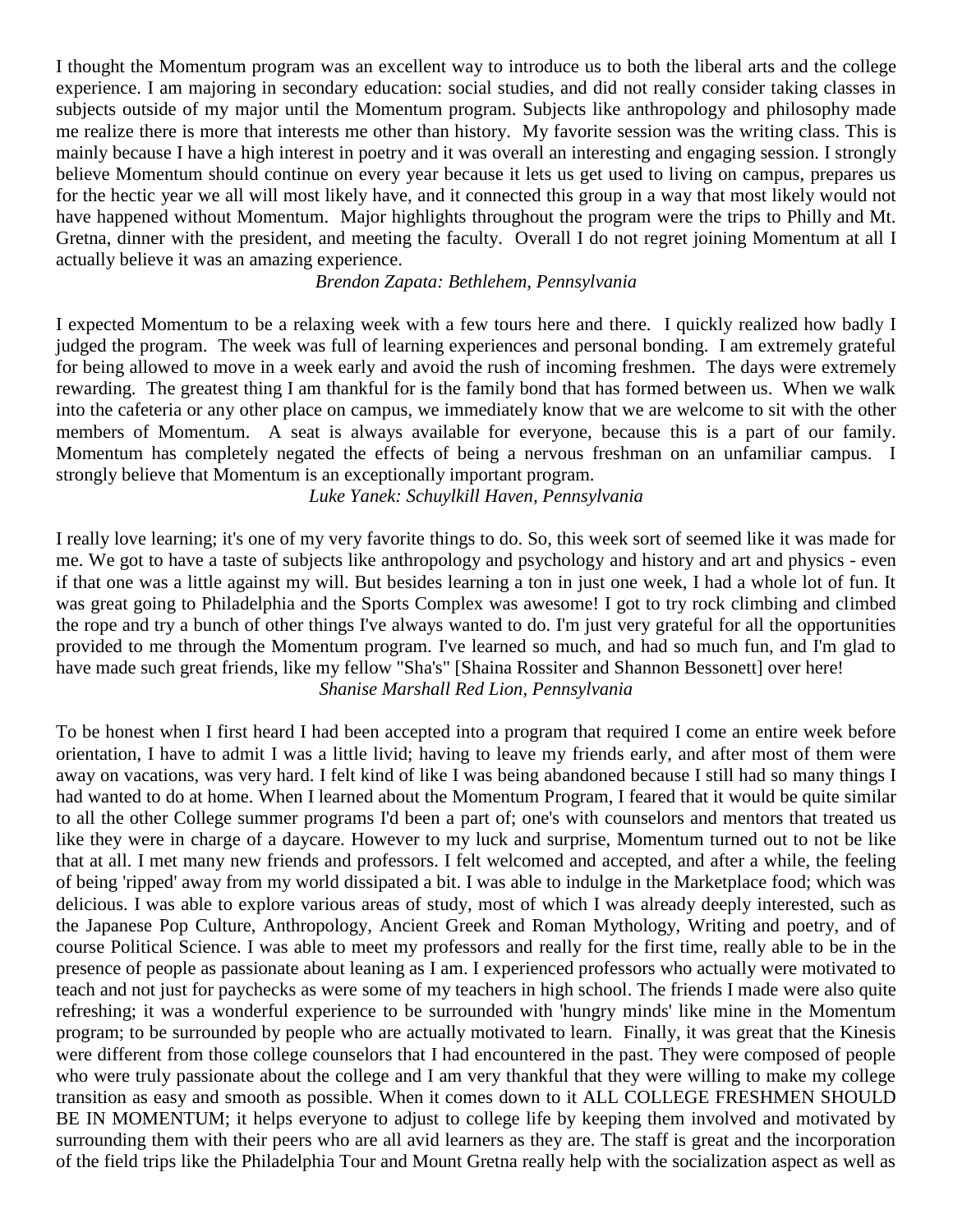provoking the thought process, as it is no surprise that for incoming freshmen, we are not always in the correct mind-state upon entering a new educational institution. I really feel that the lectures and workshops gave us a good taste of what adjustments need to be made to accommodate the college transition. So in conclusion, thank you so much Momentum for really making my college transition exciting and more comfortable. *Jamie Hopkins: Spring Grove, Pennsylvania*

When I signed up for momentum I looked at it as a way to just move in early, I felt whatever the program entitled I could last the week and get situated in my room before everyone else. Then I experienced some of the classes and really enjoyed them. I am a person that has never liked history, so when I saw that every day we had a mythology session I was bummed, but then the first class we had I was really intrigued. She kept my attention the whole time she spoke, and I really enjoyed the class. Another thing I really enjoyed was going to the art show. I have never been to an art show because I have never been an artsy person, but I changed my mind when we took the trip to Mount Gretna. One artist we met their actually was a paper cutter which was called scherenschnitt. We actually talked to the artist and she told us about her story with college which was really interesting because her parent told her to get a practical degree, which was interesting since this program was about being yourself and exploring things outside the practical and more about your interests. I also found the academic expectation session helpful, and scary at the same time. He told us some helpful tips that I would have never really thought of if not for his session, it was an eye opener to what lies ahead. Overall this program better prepared me for what is to come in the next four years, and broaden my look on minors, and classes to take.

### *Shannon Bessonett: North Haven, Connecticut*

It is definitely challenging to learn and be in a new community with new friends. And transition to college as a first person in a family is sort of excitement and stressful to myself and my family. But the Momentum program becomes a great opportunity to experience better understanding about college life. Everyday activities, classes and different historical field trips with inspiring meditation and lectures of the professor become an encouragement to me. It helps me to be self-motivated, more confident and also teach me about being responsible. This program became a good time, have fun and I enjoy it a lot. Finally I am so much grateful and excited to be in this Momentum program. I would like to thank all the staff, faculty, and Kinesis being with us around the program. I expect continue help and support in future that is so helpful to me being a freshmen student and as well as being from different culture background.

*Bhim Thapaliya: Lancaster, Pennsylvania*

This past week was great because everyone here is so nice and down to earth. I would like to say thank you to the Kinesis members for helping us and also having to deal with us. The activities I enjoyed the most were watching movies, going to Philly, the Mt. Gretna art show, and getting stuck in the foam pit at Paramount Sports. Some other things I enjoyed were the writing, physics, and Greek mythology sessions as well as the daily meditation exercises. The lectures provided help and gave us an advantage over the other incoming freshmen. The Inspirations discussions have taught about perspective and how everything is connected in some way. Some of the stories are easily relatable to life here at E-town. Some of the other stories were very intriguing and helped developed my thought. The responses from other students in Momentum discussions, shows the high intellect and the variety of complex thought in our group. Overall, I am so happy that I decided to do the Momentum program because it truly has prepared for college. Through this amazing program, I have met nice, funny, intelligent, and incredible people that I now call my friends.

*Courtney Deibler: Lititz, Pennsylvania*

When I first saw there was an ancient Greek session every day I was excited. However, I was expecting the instructor to be old and uninteresting. To my surprise the professor was exciting and full of energy. Her energy captivated me, even more then I had already expected it to. Every day I looked forward to her lectures I loved how she not only told about the myths and the facts but also spoke the ancient languages. Her lectures have inspired me to want to pursue the ancient Greek language. As an intended History major I was already interested in taking Greek because unfortunately Elizabethtown doesn't offer Latin. As a result of this session I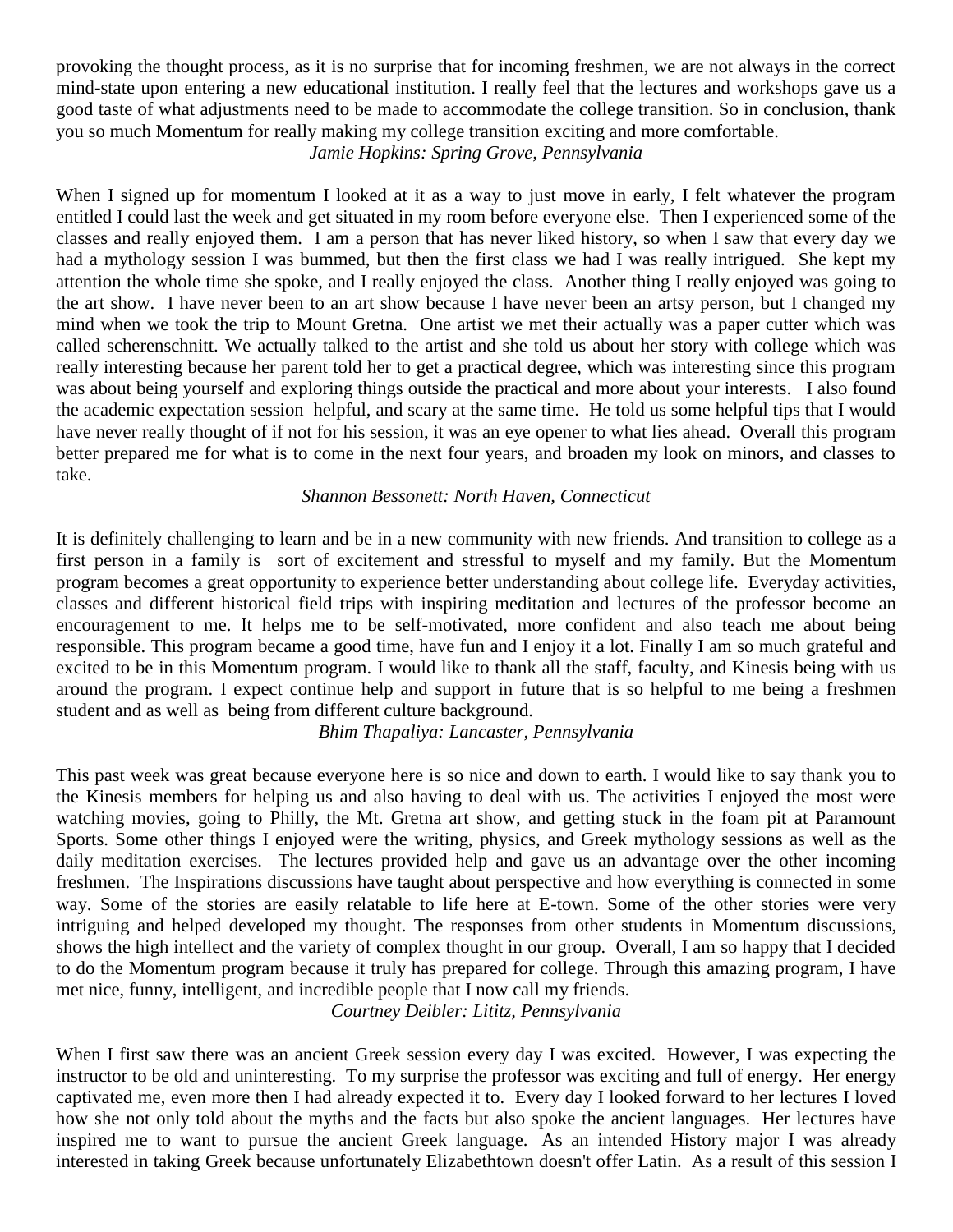am excited to start Greek and not as disappointed as I was before when I learned that I couldn't continue studying Latin. I am truly thankful that Jennifer V. Besse gave her time to speak to us every morning. *Mariah Mills: Sinking Spring, Pennsylvania*

My favorite thing that I said last night was the following: "I really enjoyed that we got to experience a buffet of academic classes in our little mini-sessions, and got a taste of each of those subjects." Thank you so much for your patience and guidance with this program!

# *Shaina Rossiter: Wilmington, Delaware*

When I learned that I had gotten accepted into the Momentum program, I was ecstatic. I couldn't wait for the program to begin so I could start a new chapter of my life and make new friends. As my summer was coming to a halt, I began to get nervous. I began worrying that I would get lost, forget something important, or wouldn't fit in. After getting acquainted, however, I realized that none of this has happened. I've gotten more familiar with the campus, K-Mart isn't too far away, and I have also met some pretty amazing people. I've never been to Philly until our trip on Saturday, August 20. I had a blast. I was very excited to hear about the terms and conditions that the country was founded on, and that they are still applied today. I also had a great time at the Mount Gretna Art Show. My appreciation for art went up 10,000 points after proving to myself in an art class that I am very artistically challenged. Momentum has been very beneficial in terms of getting students involved in classroom discussions, and facing the challenges that college will bring you.

*Emilee Gearhart: McVeytown, Pennsylvania*

When I first received a letter explaining momentum, I said yes and did not really think much of it. But now that I've been a part of this program, I definitely do not regret joining. My interest for each sample of the classes kept growing as the days progressed. I learned about possible courses I never would have thought of taking. Furthermore, after Professor Williams talked to us about academic expectations, I have become more motivated to try my absolute best and not to goof off. I am 100% hopeful that I will graduate in 2015. This program helped me get a leg up on other freshman students so that when classes start, I will know exactly where to go and how to be prepared.

# *Melissa Dominguez: Catasauqua, Pennsylvania*

Momentum has given us the chance to start the race earlier than everyone else. We got to explore and get familiar with the campus as well as the professors, classrooms, and college courses. These "sneak peaks" will help each of us get a leg up in a new chapter in our lives. Below is a list of the experience that mainly spoke out to me:

- Mt. Gretna art show (especially the rain storm)

- Movie presentations on Latino and Japanese culture (To Kill A Mockingbird and Princess Monononoke)

- Inspirations book talk (insight on what other readers thought and felt)

- basketball/volleyball (felt close to students and Kinesis by the time we were spending together outside of classroom)

Overall the things we did, the sessions we listened to, the places we explored, and the special people we met have all bettered our knowledge for what kind of place Elizabethtown College is. Due to this program I shall not be afraid to make more friends, meet other professors, and speak in a classroom. I hope Momentum will be as helpful to future students as it was for me.

*Ariel Silkett: Boiling Springs, Pennsylvania*

In the months before I moved onto campus with my Momentum group I was nervous about a few things such as not having friends or getting lost on campus. I was afraid I wouldn't fit in and that I would regret not going to Temple University which is close to my house. However, looking back on my time in momentum I don't think there could be a better way to start out my freshman year at E-Town. Momentum not only gave me more confidence about my place at Elizabethtown but it also helped me to make a great group of friends before the other freshmen students moved into their dorms. The Kinesis members didn't seem like an authority the way Peer Mentors do which is a great feeling. I can call a Kinesis member on the phone to see if they'd like to hang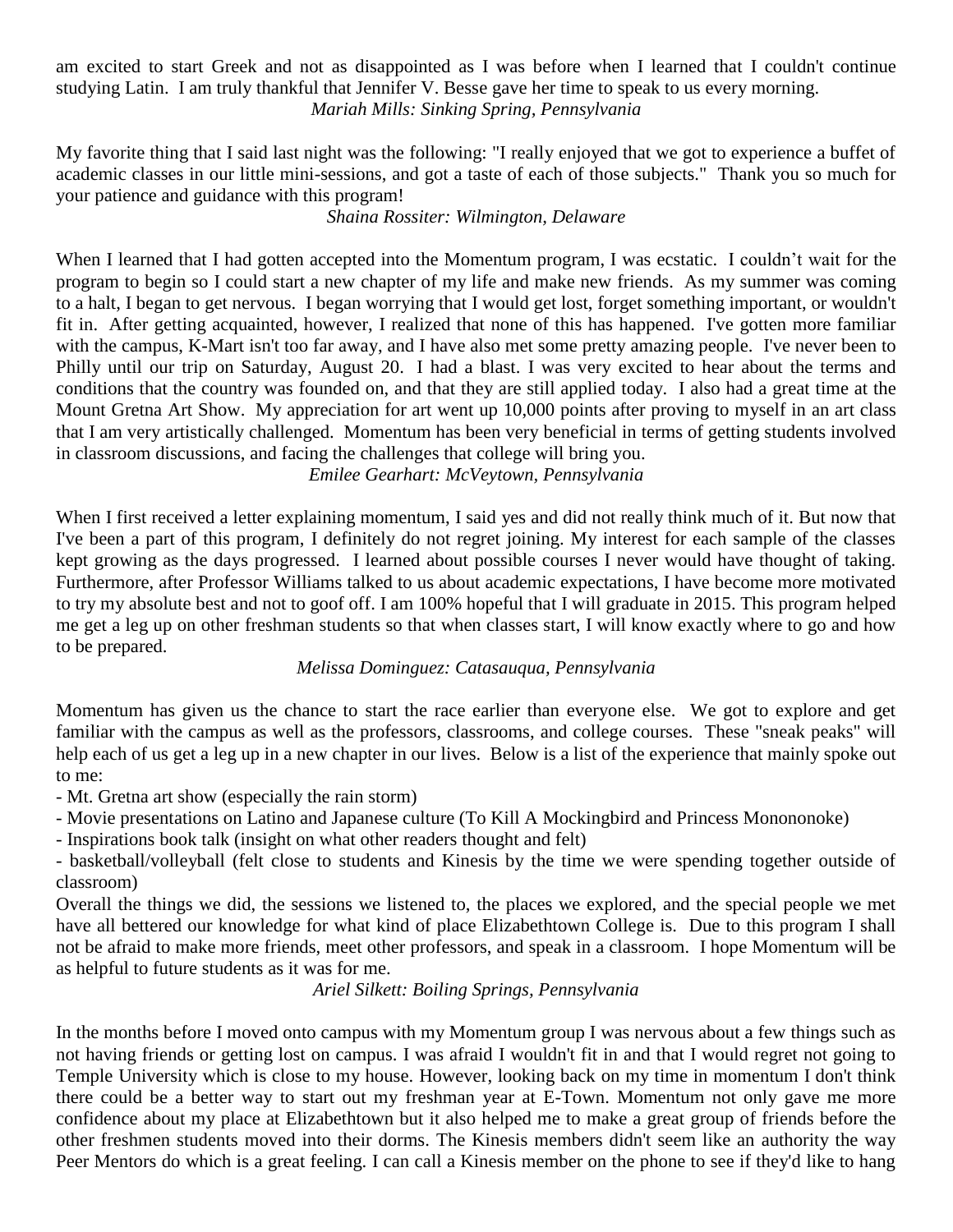out because they've become friends and not people I feel that I answer to. Momentum has created a group of friends who feel comfortable with each other and who are watching out for each other. Honestly, I don't know the original intent of Momentum but it did great things for me. I feel that I can start the school year and immediately be successful while other freshmen still begin to acclimate to the new environment. Ultimately everything we did brought us a little closer.

## *Miguel Ruiz: Philadelphia, Pennsylvania*

It's more cliché then "once in a blue moon" and "it's raining cats and dogs," but in all cliché-ness, before I arrived on campus my body and mind were full of nervousness and excitement. As the week went on hanging out with Kinesis and the other students, momentum relieved the fears I had previously and replaced it with a sense of comfort. I may have complained. I may have yawned, and I may have let my eyes slide shut a couple of times during the sessions, but I am glad I participated in Momentum. I'm glad I had the opportunity to meet friends before the semester began. It gave me the opportunity to experience a variety of classes and get a feel for the layout of the campus. I belong here. I can feel it. Kinesis is very welcoming. They didn't treat us like the little freshmen, but rather as equals. The professors were very wise and the faculty was very encouraging. What more could I ask for? E-town already provided me with my own room, a wonderful roommate, good food, a safe environment, nice classrooms, and an excellent education. Thank you, Elizabethtown College. You gave me a wonderful gift that is starting my semester off right. These days have been awesome. It's been full of art shows, writing seminars, Greek stories, civility/inspirational discussions, laughter, encouragement, and fun. Momentum is a wonderful program and I fully support that it should continue on next year and all the years thereafter.

### *Kathryn Joe: Annandale, Pennsylvania*

The past week was quite the experience. I personally thought the dinner with the faculty was a great way to kick off the week. I was having a lot of difficulty breaking the ice and talking to the other momentum members or the kinesis. During the dinner I met a group of people and from there it was much easier to talk to everyone else and begin to form connections. After the dinner we started our fast paced trek through the "Momentum experience" Every morning we had an inspirational meditation which I had no idea what to expect in, but Chaplain Sadd really brought a lot to the program and taught me to be more grateful. In civility with Dean Rankin we learned to be more civil to our peers and others, this made me want to be a more civil person which can prove to be a difficult task. The Greek lectures with Jennifer Besse were also a great pleasure due to my personal interest in Greek culture. After the morning lectures explored many diverse areas in a liberal arts education. Some of my favorites were Anthropology and Psychology. My absolute favorite class, however, was the Writers workshops with Dr. Skillen, he challenged us to think deeply and outside of the box. The discovering your strengths class with Professor Benowitz and the Kinesis was very helpful. In it I learned that it is ok to have passions outside of your major, it was not just OK it is to be encouraged. The trip to Philadelphia was very enlightening. I never expected to learn that much about one place or one person on a single tour. It was also nice to spend the day creating further bonds with my fellow Momentum members. Overall, I loved the program. I am glad that I did not ignore the momentum email because I now have a family of over 40 that I can count on while I am here at Elizabethtown. The decision to be in Momentum is definitely one I will never regret.

### *Courtney Singleton: Hawley, Pennsylvania*

During the time I spent with the Momentum group. I have had so much fun. Every day it has been exciting, motivating, and a big experience for me. I have learned so much and this program helped me to get adjusted to campus life sooner than the other freshmen that would be arriving soon. The things I most enjoyed were the meditating and the gratitude activities, and dancing the gratitude dance was a lot of fun with everyone. I liked the movies, Till Kill a Mockingbird and Anime. Learning about different cultures was very exciting and interesting. I enjoyed the Mount Gretna Art Show and it was wonderful to see so much creativity and talent. I liked the anthropology, history, psychology, writing, and art classes. I really enjoyed listening to all of the Momentum group discussions about the book, Inspirations, and other thoughts everyone had about something specific, I especially enjoyed when we were in writing class and we had to write down our thoughts about a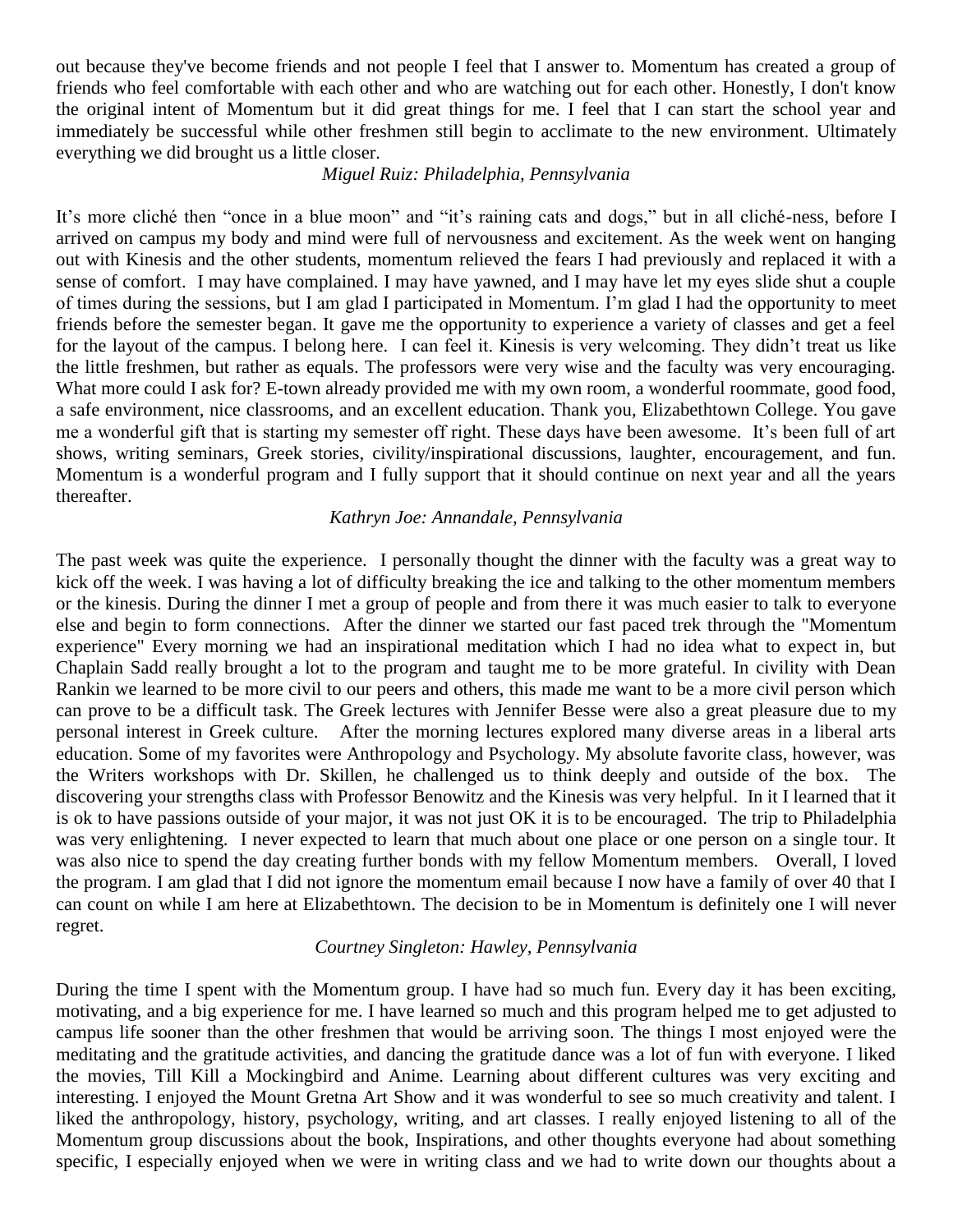specific quote than discuss it with the class, those discussions were interesting, it was nice to hear what everyone else thought and I learned a lot. My peers taught me how to look at things in a different way. I became so close with this group, I felt so comfortable and this group taught me that I can be who I am I don't need to hide or be scared because they are freshmen too and they are facing the same challenges as me. The Momentum group helped me get through those college anxieties and fears. I had such an awesome time and I think it's amazing how close the Momentum group has become and I'm so glad that I was a part of this amazing program.

### *Breyonna Mack: Harrisburg, Pennsylvania*

At first I really did not want to come to Momentum. I was actually forced to come because my parents wanted to go on vacation. It turns out that my parents dropping me off at school early was one of the best things they could have done for me. I was able to get acquainted with the college earlier and I was able to explore other study options that I would have never thought about. I remember during orientation when Professor Benowitz told us that we were most likely to change out majors I just laughed, being my stubborn self I thought I knew what I wanted. The second day of momentum I ended up going up to Professor Benowitz and telling him that I wanted to change my major. I was intrigued by the anthropology, ethics and history seminars. I loved learning about history and these seminars challenged me to try to be more objective and look at things from every side possible. My favorite topic that came up was the question of what is right and what is wrong. Such a simple question, have so many answers. Momentum not only made me be more open-minded about my academic future but I also have developed a bond with the Momentum students and Kinesis that will never be broken. The first day of Momentum I was really shy and nervous. (I know surprising!) In just one week everyone became a family. There have been so many great times and I could not have wanted to start my college year any other way. Being a part of Momentum really made us all close. I secretly think Professor Benowitz wanted to start a cult because now as Alphas we cannot be separated. Even though we are making new friends at orientation we always manage to end up together one way or another. I could actually write a book about my experience at Momentum. In just one week we were challenged to grow and learn outside our boundaries. I'm happy my parents decided to go on vacation and drop me off at school a week early because if not I would not have been able to have such a great experience.

### *Hillary Rivera: Pawling, New York*

Earlier this year, when I got the letter in the mail for Momentum, I was extremely interested and applied right away. I was like, one week isn't much of a difference. When I got the letter saying I got accepted, I called my mom right away. She started crying and it finally came to me that I'm actually going to college this fall. I was so excited all summer long. But when it became August 1st, I started getting nervous, but hey, who wasn't. Now, in high school, I wasn't that social, I had a small group of friends, I didn't trust many people, and I wouldn't go outside my comfort zone, and I would go straight from class to class while making the occasional locker stop. Move in day came along, it's finally here. I was still a little bit nervous and I didn't want to get out of the car. Then, a Kinesis member came over from the tent to my car and said "Welcome to E-town!" He really made me feel like I was at home. Being in Momentum, I have gained so many friends. It was only the 2nd night and I was already staying up past midnight, watching movies with my new friends in the lounge. I now have a better understanding and appreciation for English, History, and Greek Mythology. It also reminded me how much I loved Music and Art in High School, and I now want to continue it here at E-town. Overall, this week was a great way to end my summer and I'm glad I decided to come.

*Wayne Gross, Jr.: Frederick, Maryland*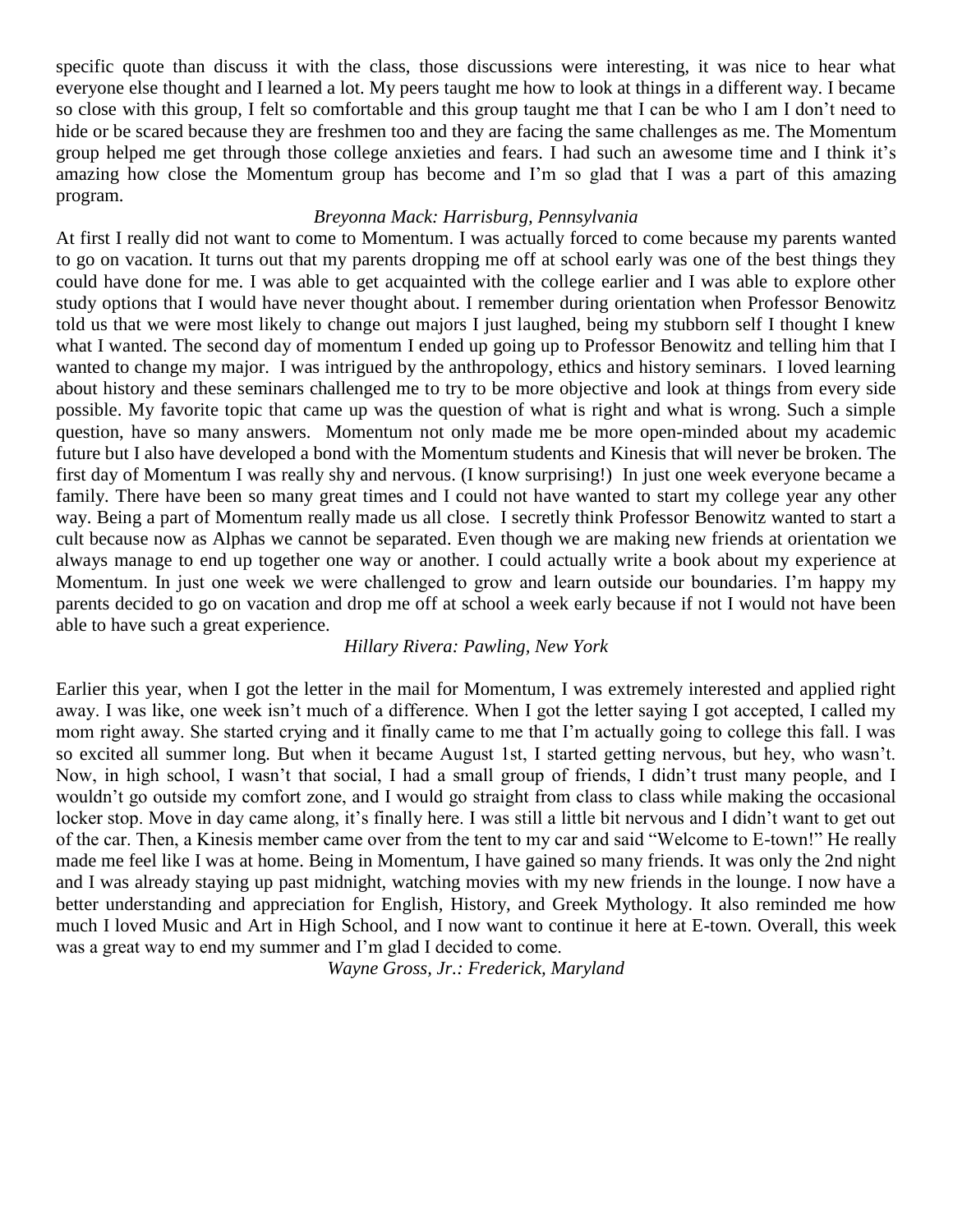I like Momentum for the obvious reasons such as getting away from parents, learning the campus, and making friends. But Momentum affected me on a profound level left me certain that I'm in a place that's right for me. The professors gave passionate and interesting introductions to the vast spectrum of subjects that Elizabethtown College has to offer. We didn't just become fascinated with the knowledge that's available to us we learned how to be better people as well. We had daily classes on spiritual meditation that taught us how to be gentle, empathetic, and energetic persons. The civility classes taught us how to be open-minded and kind-hearted individuals that can view the world from someone else's shoes. Our daily creative writing classes taught us to think outside the walls and not to fear the depths of our imagination but to utilize them to our advantage. *Noel Abastillas: Sewell, New Jersey*

Over the summer, I received the letter for the Momentum program. Only knowing that I'd have to leave a week early to sit in on classes, I decided to sign myself up for the program (with a little bit of a push from my mom). As the summer drew to a close, I realized that after being the upperclassman and teasing the freshmen at my high school for the past three years, I would be the clueless little freshman this year at Elizabethtown. I was nervous and apprehensive, because I was the first of my friends from home to leave for school, and I hadn't made any friends yet from the Momentum program beforehand, except for my roommate, who was away for a work retreat the first few days. However, as we dove into sessions almost immediately, I learned so much. From Anthropology, where I learned how to relate an alien culture to human cultures, to Writing, where I created a metaphor for my life, to Ethics & Philosophy, where I learned the difference between knowledge and wisdom and what an ethical decision actually is and what is taken into consideration while making one. We had so many sessions in between, pretty much nonstop, and though I was exhausted, I learned a lot about each field, as well as about myself and others. Even though I was nervous about being all alone and bored through the whole week, I'm proud to say that the Momentum and Kinesis members have become my family, and as cheesy as it sounds, in only 7 days, I have made memories with my friends that will last a lifetime.

*Natalie Rangel: Robbinsville, New Jersey*

One thing at Momentum that stood to me was the opportunity to see the sword that killed several people in the Chinese Boxer Rebellion. It was interesting to see the sword, because I have read about the rebellion in my history textbooks back in high school and never thought of seeing this artifact. In addition, the Philadelphia trip was educational. As a student from Massachusetts, I had focused far more on Boston's role in America's birth, like the Boston Tea Party. This provided another perspective which has been emphasized in a few of our sessions. In addition to perspectives, Mt. Gretna provided a chance to see many people's perspectives of art including their specialty. GO BLUE! FIGHT ON!

*Frank Capria: Northborough, Massachusetts*

By being in Momentum, I've learned that being in college means more than just passively showing up to classes. The faculty requires so much of you here and they require analytical thinking skills. You need to be able to share their passion for that subject and be engaged. The sessions we sat in on gave us that advantage to see how we should acclimate ourselves. In addition to the sessions, the field trips to Philadelphia and Mt. Gretna were amazing. I've never been to Philadelphia before that trip and seeing the tour of the city was really neat. I never knew how diverse Philly could be or how yummy a Philly cheesesteak is! The Mt. Gretna art show was also a great experience. I've always loved art and seeing it in a booth format like that was interesting. The various styles and wares of the artist were so unique and creative. Because of Momentum, I would definitely try that again. Overall, I liked the program a lot and think that it is a great way to start our growth at E-town. I definitely feel at home here.

# *Kaitlin Gibboney: Huntington, Pennsylvania*

When I got accepted into the Momentum program, I was really excited. But as the summer fun seemed to end and move-in day came closer, I became nervous and my excitement seemed to fade away. I was worried about not making friends or fitting in, but after the first day, all my worries were lost....... just like my cell phone charger that I had neglected to bring. I met lots of great teachers who truly care about the success of their students. I made a lot of friends and learned more about myself along the way. I enjoyed all of the sessions we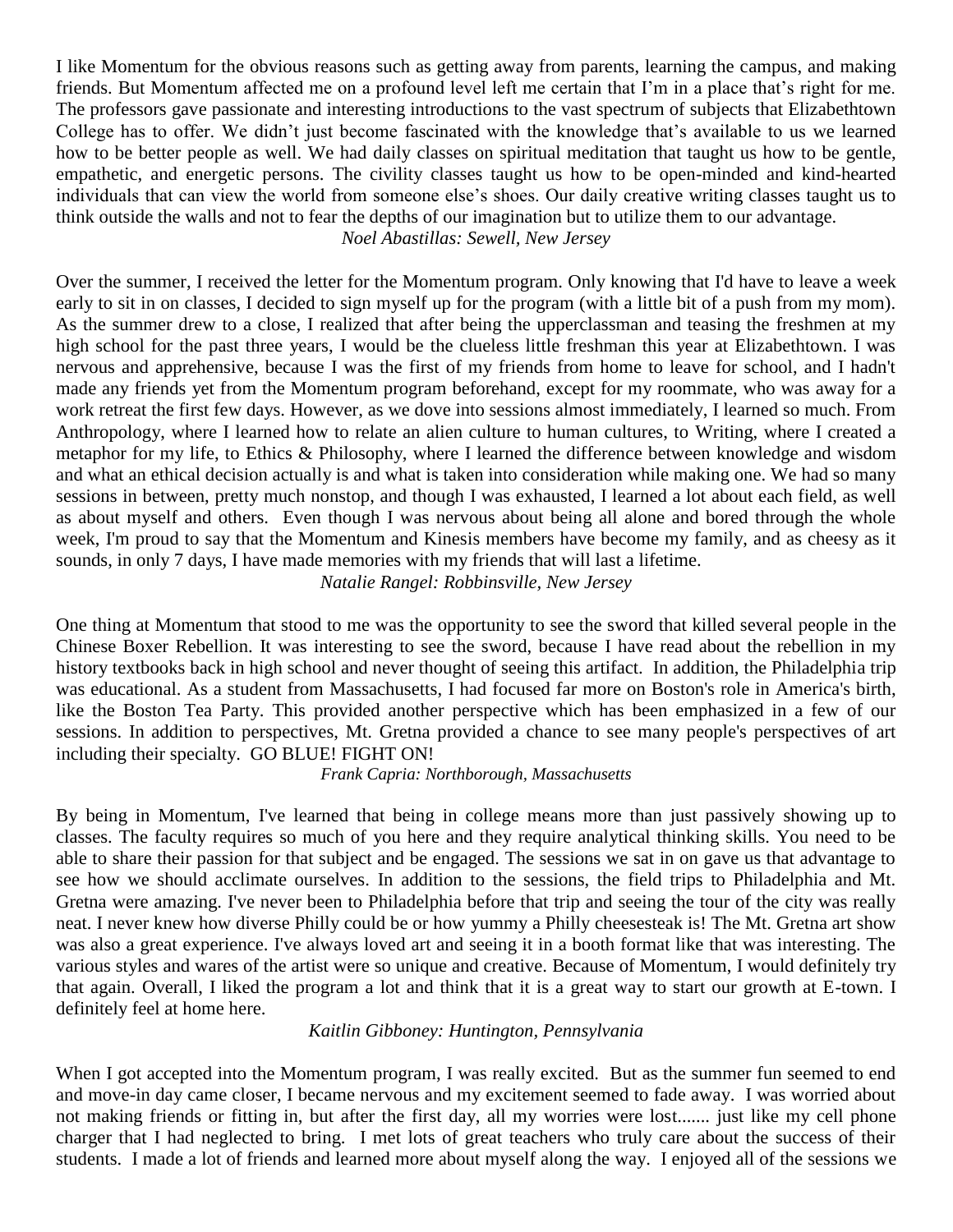had, because most of them focused on the liberal arts that I love, such as History and Philosophy. My favorite Momentum moment would have to be when we were watching "To Kill a Mockingbird," and Atticus said to Scout about killing all the blue jays!! The next best part of this week was when we took a trip to Mt. Gretna and the Sports Complex. I really enjoyed Mt. Gretna because I absolutely love art. Also at the Sports Complex, I felt like I was five years old all over again. I am so happy to say that I feel a lot more confident starting college and what I learned this week will help me throughout my college career.

### *Ashley Chirico: Gap, Pennsylvania*

I thought that the Momentum program was an excellent way to introduce us to both the liberal arts and the college experience. I am majoring in secondary education: social studies, and didn't really consider taking classes in subjects outside of my major until the Momentum program. Subjects like anthropology and philosophy made me realize that there is more that interests me other than history. My favorite session was the writing class. This is mainly because I have a high interest in poetry and it was an overall interesting and engaging session. I strongly believe Momentum should continue on every year because it lets us get used to living on campus, prepares us for the hectic year we all will most likely have, and it connected this group in a way that most likely would not have happened without Momentum. Major highlights throughout the program were the trips to Philly and Mt. Gretna, dinner with the president, and meeting the faculty. Overall I do not regret joining Momentum at all, I actually believe it was an amazing experience.

*Brendon Zapata: Bethlehem, Pennsylvania*

My favorite aspect of Momentum is the bond that I have made with everyone. Having these relationships make the transition between high school and college a lot easier. When I first got to campus I was very nervous because it was unfamiliar to me. But with the help of the upper classmen I became comfortable very quickly. I feel like I have an edge over the incoming freshmen. I know these friendships will last a life time and I'm so excited to keep in touch with Momentum and kinesis!

*Anastasia Frees: Mohrsville, Pennsylvania*

Reflections on Momentum: Life Is Like Verse

Life is like the verse Flowing from the mind of a poet Each of us the hero Of some epic still in draft, Still being penned. A lyrical story Written in sand instead of stone Changing with the wind Landing where no one knows

A crystal ball that does not work Lightning that does not hurt A storm that calms And soothes the soul It's a waterfall That's strong yet meek Thin glass that is not weak

Life like verse Sets us free And here we fly Like birds that sing Vulnerable but so very strong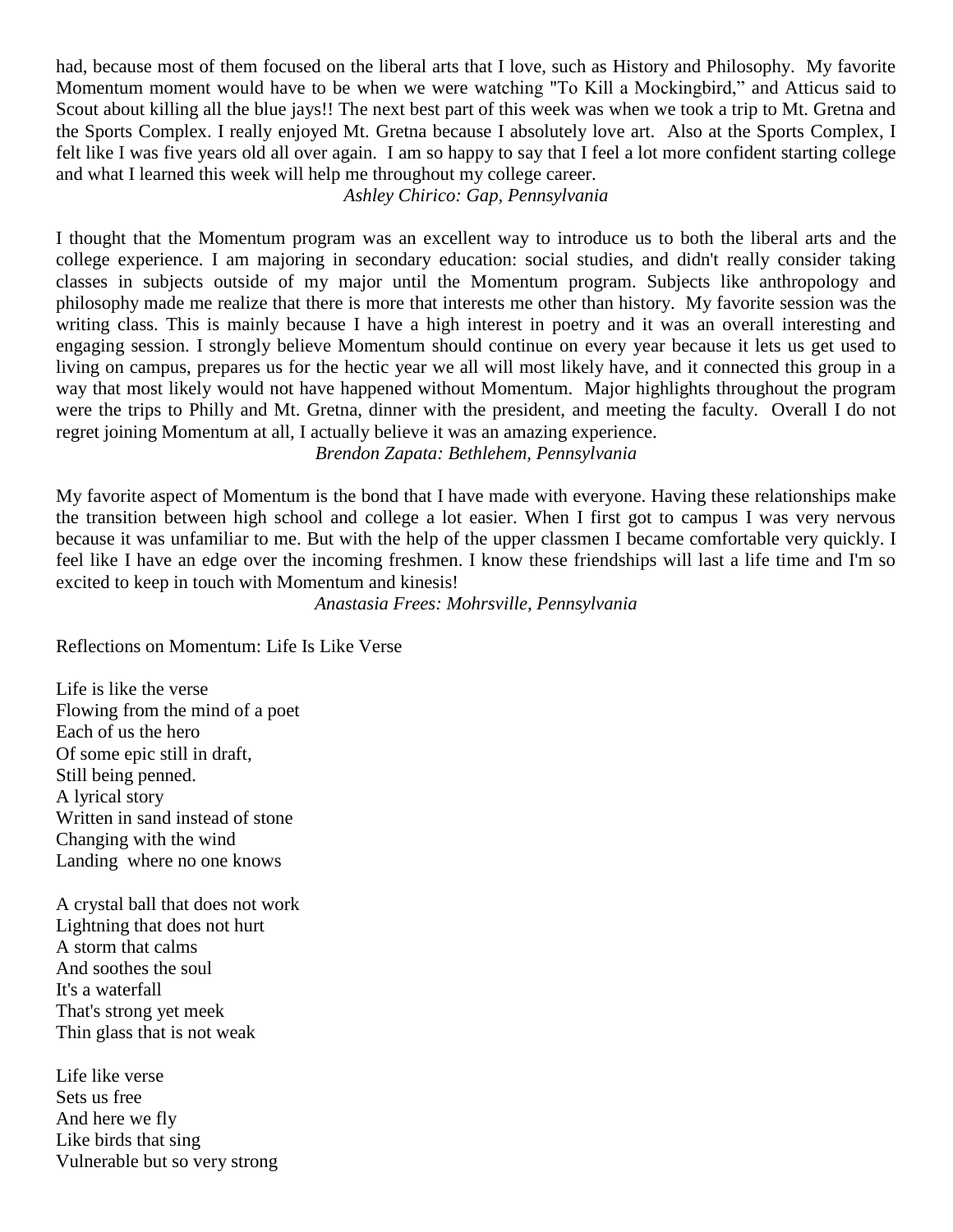# *Brooke Arnold: Palmyra, Pennsylvania*

Momentum has been such an amazing experience! When I got the email about becoming a part of Momentum, I figured I would get to move in early and get a head start on adjusting to college life. Little did I know I would be creating such strong relationships that will last a lifetime. All the classes we have been in have given me a great idea of what to expect for my classes. Momentum has helped me transition into college perfectly. I love that I already have a family and people to lean on here. I honestly wouldn't have traded this week for the world. *Caitlin Hogan: Mullica Hill, New Jersey*

When I first found out about Momentum I wasn't that excited about the program but more about that fact that I got to move in earlier than my roommate. I think all in all, the program was a great idea and I feel like I have benefited a lot from it. I feel better prepared for what's to come and I got to find out where all my classes are ahead of time which is great. I have started making friends, and I am pretty confident that I will have a good start into my college career.

# *Andria Mebane: Philadelphia, Pennsylvania*

At the beginning of my momentum experience all I could think about was our hectic schedule and how rarely we had free time. By the end of the week my feelings started to change. I became very comfortable in my momentum family and made over 30 new friends. My favorite seminars included drawing and writing. It was so interesting to try all the different classes they had to offer. To me momentum is about trying new things, discovering passions, stepping out of your comfort zone, and starting the transition from high school to college. During first year orientation I realized how much I miss my kinesis leaders and fellow momentum peers. After my week of momentum I have many new friends, passions, and memories. With this extraordinary experience I feel that I have become a completely different first year stepping on to campus.

# *Amanda Zeiders: Mechanicsburg, Pennsylvania*

I had an amazing time in being a part of momentum, and I will always remember my experiences in the program. I met many friends in the program and it made my transition into college life much easier. It was very informative and helpful in getting a good view of what courses and college life would be like; and I believe it helped make me see college in a different way. At first I did not know what to expect from college and was not sure how I was going to make it work. But thanks to momentum it helped in making friends with not just classmates but also faculty. The days I could actually make it to momentum, I learned so many things about Elizabethtown and myself. Also, the strong connections I made with some of my peers are also very helpful with the whole college experience, and it is nice to have friends I can count on. I wanted to thank you for creating such a great program and I wanted to let you know that I enjoyed every minute I was there.

*Kendall Cliat: Harrisburg, Pennsylvania*

One of my favorite parts of the Momentum Program was the day we spent at Mt. Gretna. To be honest, at first I wasn't too excited about the Scavenger hunt after I saw how long and detailed it was. Soon after we started though, I found that it would serve as the crutch to what made that trip my favorite Momentum experience. The Scavenger hunt caused us to actively engage ourselves and minds at each tent we visited. I was able to fully appreciate and experience not only the different mediums of art presented along the endless streets of people but also get to know the talented artists who created them as well as hear about their passions and perspectives first hand. I found it incredibly interesting and fun, not to mention I spent the entire time laughing and bonding with the people in my group who I have come to see as such close genuine friends even in the short time we've spent together. With that said, although the trip to Mt. Gretna was my favorite and most memorable experience in the Momentum program so far, I can honestly say that friends I've made, with students as well as Kinesis along with the memories I've made and things I've learned, I'm very happy and completely grateful to be a part of this program. I also can't wait for the good times and experiences to be in the future by being a part of Momentum.

*Jazmin De Jesus: Allentown, Pennsylvania*